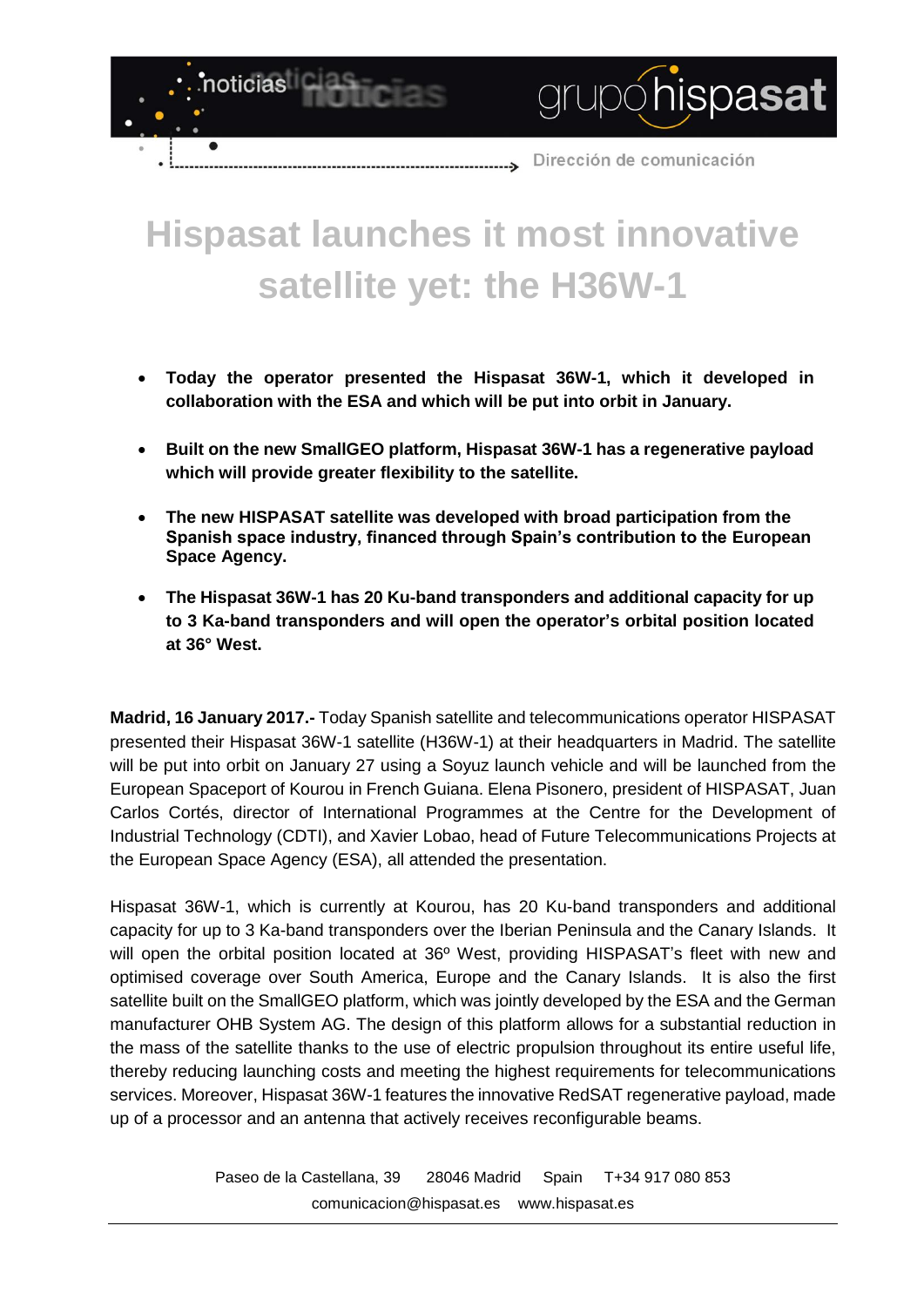

## **A push for flexibility in orbit**

Both elements are combined to provide HISPASAT with greater flexibility for their services. On the one hand, the processor regenerates the signal received to transmit it cleanly and noise-free to Earth, thus meaning that the quality of the signal that reaches our clients is much higher than that which is obtained through traditional satellites. Furthermore, part of the process which is usually done on the ground will be done on board the Hispasat 36W-1, considerably simplifying the structure of the network, allowing the size and power of the user terminals to be optimised and simplifying links that would normally require a double hop, thereby reducing latency and maximising the space segment. The on-board process therefore constitutes a further step in the evolution of satellite communications.

Moreover, the DRA-ELSA (Direct Radiating Array – Electronically Steerable Antenna) used on the satellite allows the beams received to be reoriented, the position of which is electronically controlled from Earth and can be changed at any moment so that the satellite can be adapted to the new needs of clients throughout its entire useful life. Summing up, the use of an innovative payload such as RedSAT improves the quality of the services provided to Hispasat's clients and will allow the company to adapt to changes in the market.

The new HISPASAT satellite was developed with the broad participation of the Spanish space industry, financed through Spain's contribution to the European Space Agency. Specifically, the project's key innovative developments were carried out by Spanish industry: Airbus Defence and Space España built the active ELSA antenna, and Thales Alenia Space España was behind the RedSAT processor. Furthermore, other Spanish companies from the sector participated in providing a variety of systems.

In the words of Elena Pisonero, president of HISPASAT: "With the development of this new satellite, HISPASAT is now at the forefront of initiatives for the use of payloads in innovative communications, through which it will be possible to offer the latest in communications services. We will provide support to our clients in the area of direct-to-home (DTH) television platforms and in High and Ultra High Definition, and we will also provide more efficient broadband services thanks to the Ka-band capacity incorporated in the satellite".

According to Juan Carlos Cortés: "The CDTI highly values the important milestone reached through the launch of this satellite and the broad participation of the Spanish industry, led by the driving force of the operator HISPASAT. The government has made a strong investment in this project through the European Space Agency (ESA) in support of the participating companies, which we hope will lead to a higher position for these companies in the value chain, an expansion of their product portfolio and an increase in their exports".

> Paseo de la Castellana, 39 28046 Madrid Spain T+34 917 080 853 [comunicacion@hispasat.es](mailto:comunicacion@hispasat.es) www.hispasat.es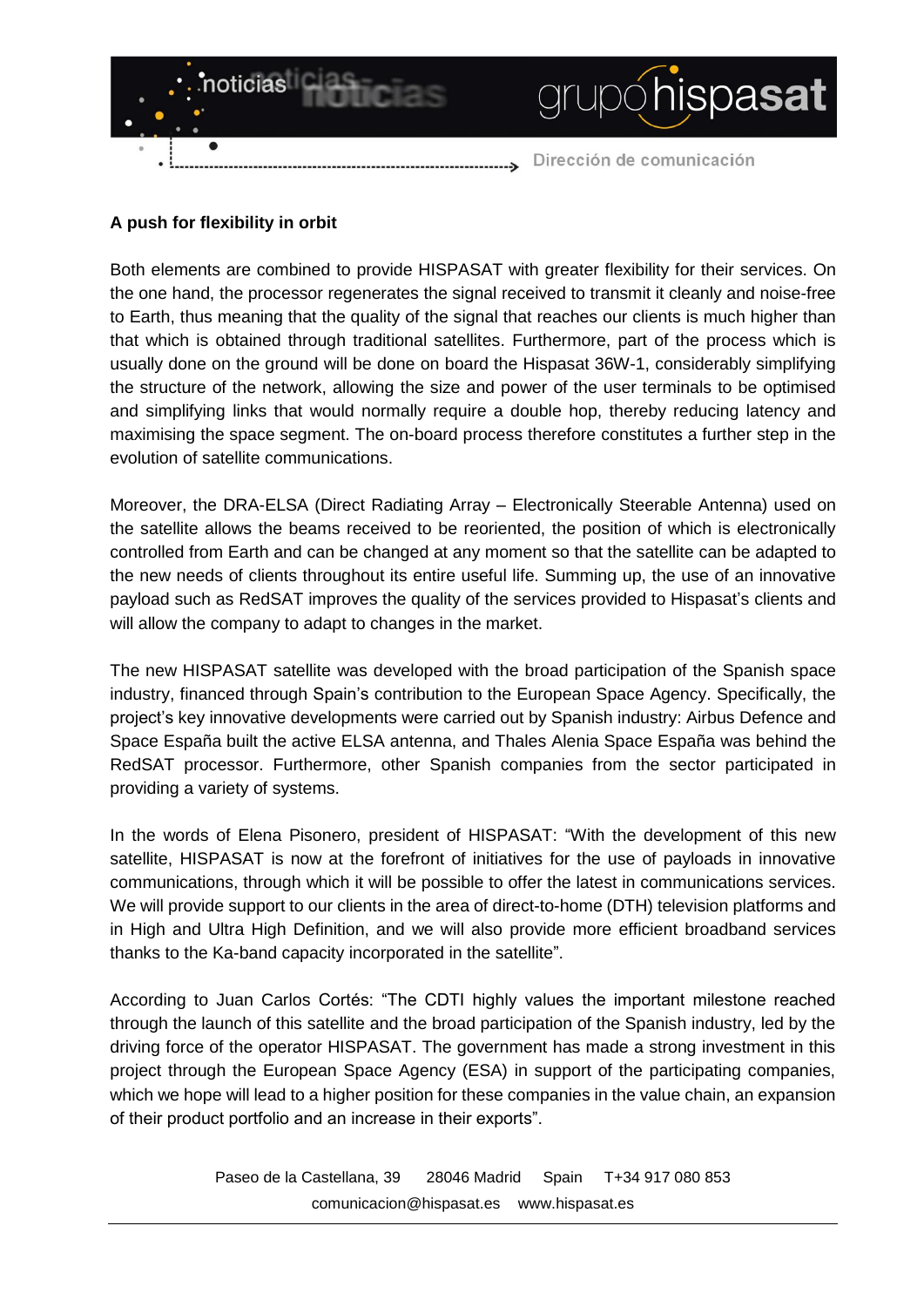

Xavier Lobao added: "The PPP model, or public–private partnership, implemented by the ESA in the ARTES telecommunications programme maximises the benefits of introducing technological innovation into the area of satellite telecommunications for all participants. On the one hand, it allows the operator's level of acceptable innovation to be increased by sharing the risks with the public sector. On the other hand, for companies that develop technology, it provides a faster pace at which products can be introduced to the market and facilitates a first in-orbit demonstration and a commercial and operational reference. Lastly, it increases funding for administrative bodies thanks to private co-financing and ensures that technological development meets specific needs and is sufficiently developed to be marketed".

## **About HISPASAT**

HISPASAT Group is comprised of companies that have a presence in Spain as well as in Latin America, where its Brazilian affiliate HISPAMAR is based. The Group is a world leader in the distribution and broadcasting of Spanish and Portuguese content, and its satellite fleet is used by important direct-to-home television (DTH) and high-definition television (HDTV) digital platforms. HISPASAT also provides satellite broadband services and other added value solutions to governments, corporations and telecommunication operators in America, Europe and North Africa. HISPASAT is one of the world's largest companies in its sector in terms of revenue, and the main communications bridge between Europe and the Americas.

#### [www.hispasat.com](http://www.hispasat.com/)

## **About CDTI**

The Centre for the Development of Industrial Technology (CDTI) is a Public Business Entity, answering to the Ministry of Economy, Industry and Competitiveness, which fosters the technological development and innovation of Spanish companies. It is the entity that channels the funding and support applications for national and international R&D&i projects of Spanish companies.

#### [www.cdti.es](http://www.cdti.es/)

## **About the European Space Agency**

The European Space Agency (ESA) provides Europe's gateway to space. ESA is an intergovernmental organisation, created in 1975, with the mission to shape the development of Europe's space capability and ensure that investment in space delivers benefits to the citizens of Europe and the world.

> Paseo de la Castellana, 39 28046 Madrid Spain T+34 917 080 853 [comunicacion@hispasat.es](mailto:comunicacion@hispasat.es) www.hispasat.es